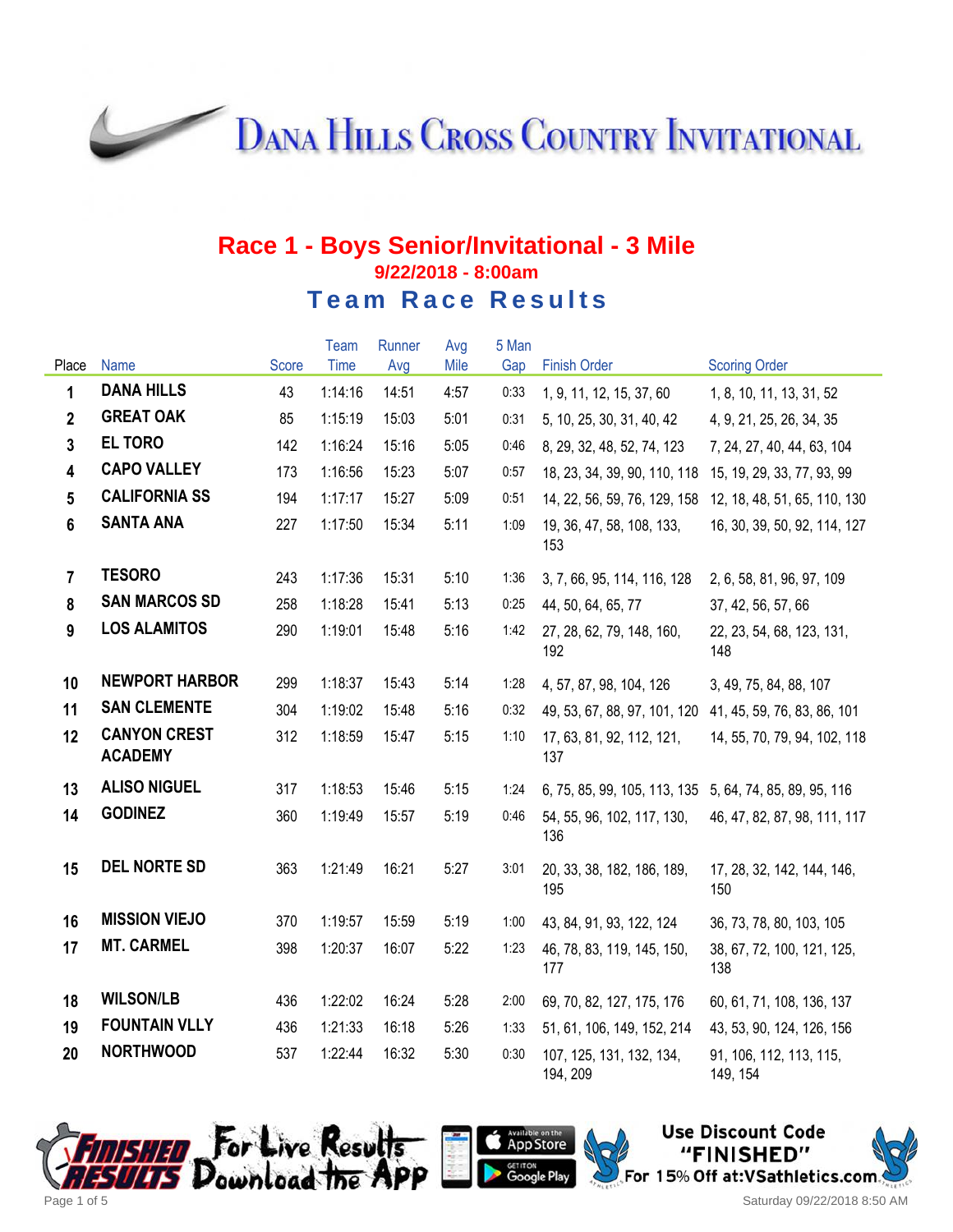#### **Race 1 - Boys Senior/Invitational - 3 Mile 9/22/2018 - 8:00am Team Race Results**

|            |                         |       | Team    | Runner | Avg  | 5 Man |                                      |                                      |
|------------|-------------------------|-------|---------|--------|------|-------|--------------------------------------|--------------------------------------|
| Place      | <b>Name</b>             | Score | Time    | Avg    | Mile | Gap   | <b>Finish Order</b>                  | <b>Scoring Order</b>                 |
| 21         | <b>PARAMOUNT</b>        | 543   | 1:25:46 | 17:09  | 5:43 | 3:37  | 73, 80, 155, 162, 206                | 62, 69, 128, 132, 152                |
| 22         | <b>HUNTINGTON BCH</b>   | 558   | 1:25:43 | 17:08  | 5:42 | 2:57  | 24, 138, 174, 178, 187,<br>202, 220  | 20, 119, 135, 139, 145,<br>151, 159  |
| 23         | <b>TRABUCO HILLS</b>    | 638   | 1:26:07 | 17:13  | 5:44 | 0:54  | 142, 147, 157, 164, 172,<br>185      | 120, 122, 129, 133, 134,<br>143      |
| 24         | <b>ARROYO VALLEY</b>    | 736   | 1:33:28 | 18:41  | 6:13 | 1:53  | 179, 180, 190, 207, 210,<br>216, 218 | 140, 141, 147, 153, 155,<br>157, 158 |
| <b>DNP</b> | <b>SAGE CREEK</b>       |       | 45:54   | 15:18  | 5:06 |       | 13, 21, 68                           | 3 Runners                            |
| <b>DNP</b> | <b>MISSION HILLS</b>    |       | 29:55   | 14:57  | 4:59 |       | 2,41                                 | 2 Runners                            |
| <b>DNP</b> | <b>OCEAN VIEW</b>       |       | 31:42   | 15:51  | 5:17 |       | 71, 72                               | 2 Runners                            |
| <b>DNP</b> | <b>CARLSBAD</b>         |       | 33:11   | 16:35  | 5:31 |       | 115, 146                             | 2 Runners                            |
| <b>DNP</b> | <b>MILLIKAN</b>         |       | 34:41   | 17:20  | 5:46 |       | 144, 173                             | 2 Runners                            |
| <b>DNP</b> | <b>SANTA ANA VALLEY</b> |       | 15:02   | 15:02  | 5:00 |       | 16                                   | 1 Runner                             |
| <b>DNP</b> | <b>VALLEY VIEW</b>      |       | 15:13   | 15:13  | 5:04 |       | 26                                   | 1 Runner                             |
| <b>DNP</b> | <b>SCRIPPS RANCH</b>    |       | 15:22   | 15:22  | 5:07 |       | 35                                   | 1 Runner                             |
| <b>DNP</b> | POLY (RIV)              |       | 17:35   | 17:35  | 5:51 |       | 169                                  | 1 Runner                             |





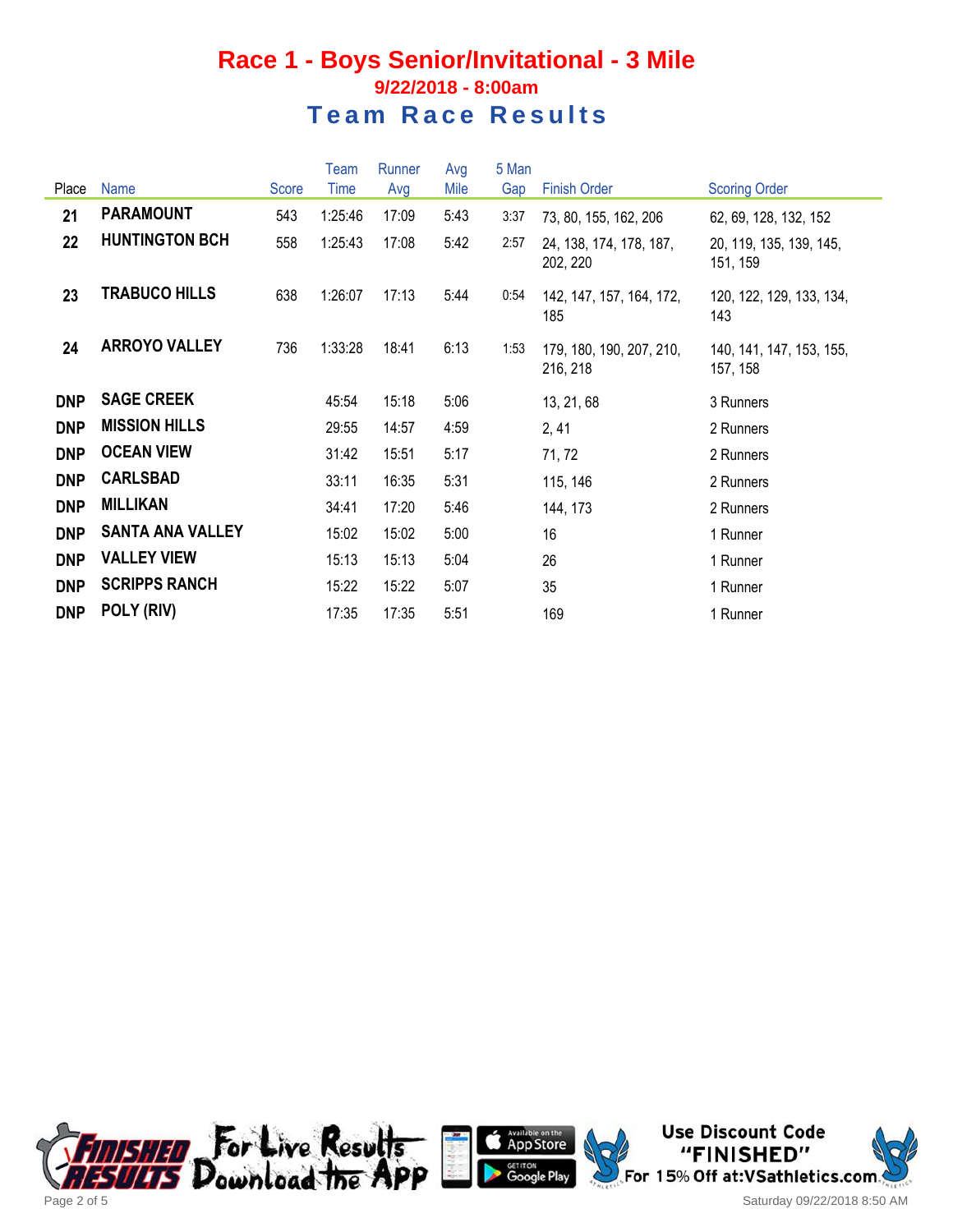# **Race 1 - Boys Senior/Invitational - 3 Mile 9/22/2018 - 8:00am Individual Race Results**

|    | Place Name              |    | <b>Grade School</b>  | <b>lime</b> | Points |    | <b>Place Name</b>         |    | <b>Grade School</b>        | Time    | Points |
|----|-------------------------|----|----------------------|-------------|--------|----|---------------------------|----|----------------------------|---------|--------|
| 1  | Simon Fuller            | 12 | Dana Hills           | 14:27.9     | 1      | 39 | Nathan Trueman            | 10 | Capo Valley                | 15:25.5 | 33     |
| 2  | Jonathan Velasco        | 12 | <b>Mission Hills</b> | 14:29.9     |        | 40 | Joshua Abrencia           | 11 | <b>Great Oak</b>           | 15:25.5 | 34     |
| 3  | <b>Bryson Crites</b>    | 12 | Tesoro               | 14:40.2     | 2      | 41 | Sean Caster               | 12 | <b>Mission Hills</b>       | 15:25.9 |        |
| 4  | Alexis Garcia           | 12 | Newport Harbor       | 14:41.7     | 3      | 42 | <b>Trevor Branstetter</b> | 12 | Great Oak                  | 15:25.9 | 35     |
| 5  | <b>Ryan Shields</b>     | 12 | Great Oak            | 14:44.1     | 4      | 43 | Jack Lawson               | 11 | Mission Viejo              | 15:27.0 | 36     |
| 6  | Ben McKenna             | 11 | Aliso Niguel         | 14:45.3     | 5      | 44 | Austin Chen               | 12 | San Marcos SD              | 15:28.6 | 37     |
| 7  | Daniel White            | 12 | Tesoro               | 14:47.9     | 6      | 45 | Micah Baird               | 11 | Great Oak                  | 15:29.3 |        |
| 8  | Mitch Groff             | 11 | El Toro              | 14:48.7     | 7      | 46 | Morgan Turpin             | 12 | Mt. Carmel                 | 15:30.6 | 38     |
| 9  | <b>CARRICK DENKER</b>   | 11 | Dana Hills           | 14:52.5     | 8      | 47 | Diego Duran               | 12 | Santa Ana                  | 15:31.2 | 39     |
| 10 | Cole Sawires Yager      | 11 | Great Oak            | 14:53.6     | 9      | 48 | Jason Leland              | 12 | El Toro                    | 15:31.3 | 40     |
| 11 | Hayden Stein            | 12 | Dana Hills           | 14:54.1     | 10     | 49 | <b>Patrick Riley</b>      | 12 | San Clemente               | 15:33.4 | 41     |
| 12 | Garrett Hough           | 12 | Dana Hills           | 15:00.2     | 11     | 50 | Jordan Haney              | 11 | San Marcos SD              | 15:34.2 | 42     |
| 13 | Daniel Rubin            | 12 | Sage Creek           | 15:01.1     |        | 51 | Yuki Watanabe             | 12 | Fountain VIIy              | 15:34.6 | 43     |
| 14 | Andres Espinoza         | 12 | California SS        | 15:01.3     | 12     | 52 | Nathan Aguillar           | 9  | El Toro                    | 15:35.3 | 44     |
| 15 | <b>COLE STARK</b>       | 12 | Dana Hills           | 15:01.4     | 13     | 53 | Caleb Mettler             | 11 | San Clemente               | 15:35.7 | 45     |
| 16 | Jose Magana             | 10 | Santa Ana Valley     | 15:02.6     |        | 54 | Anthony Gonzalez          | 12 | Godinez                    | 15:35.8 | 46     |
| 17 | Andrew Schulz           | 11 | Canyon Crest Acade   | 15:03.4     | 14     | 55 | Reymond Pineda            | 12 | Godinez                    | 15:36.4 | 47     |
| 18 | Sean Robertson          | 11 | Capo Valley          | 15:03.7     | 15     | 56 | Jesse Perez               | 12 | California SS              | 15:36.5 | 48     |
| 19 | <b>Brian Soriano</b>    | 12 | Santa Ana            | 15:03.7     | 16     | 57 | Will DeBassio             | 11 | Newport Harbor             | 15:37.5 | 49     |
| 20 | Zane Golpariani         | 12 | Del Norte SD         | 15:03.7     | 17     | 58 | Jesse Del Carmen          | 10 | Santa Ana                  | 15:39.9 | 50     |
| 21 | <b>Justin Morris</b>    | 12 | Sage Creek           | 15:04.4     |        | 59 | Jonathan Ruiz             | 12 | California SS              | 15:41.3 | 51     |
| 22 | Angel Salinas           | 12 | California SS        | 15:05.9     | 18     | 60 | <b>BRANDON PIZANO</b>     | 10 | Dana Hills                 | 15:42.0 | 52     |
| 23 | Ty Savely               | 12 | Capo Valley          | 15:07.0     | 19     | 61 | Justin Schmidt            | 12 | Fountain VIIy              | 15:42.9 | 53     |
| 24 | Lars Mitchel            | 12 | Huntington Bch       | 15:09.3     | 20     | 62 | Joshua Williams           | 12 | Los Alamitos               | 15:43.3 | 54     |
| 25 | <b>Brock Stuckey</b>    | 12 | Great Oak            | 15:11.6     | 21     | 63 | Ethan Lee-Bellows         | 12 | Canyon Crest Acade 15:43.3 |         | 55     |
| 26 | Juan Nunez              | 12 | <b>Valley View</b>   | 15:13.2     |        | 64 | Quinton Schluederberg     | 12 | San Marcos SD              | 15:45.7 | 56     |
| 27 | Klaus Quinonez          | 12 | Los Alamitos         | 15:13.6     | 22     | 65 | Ryan O'Hara               | 11 | San Marcos SD              | 15:46.3 | 57     |
| 28 | Kaleb Yemane            |    | 12 Los Alamitos      | 15:13.7     | 23     | 66 | Dylan Manning             | 10 | Tesoro                     | 15:46.6 | 58     |
| 29 | Juan Torres             | 11 | El Toro              | 15:13.8     | 24     | 67 | Denilson Lopez-Guerre     | 12 | San Clemente               | 15:46.8 | 59     |
| 30 | Aric Reza               | 11 | Great Oak            | 15:14.6     | 25     | 68 | <b>Bryce Gilmore</b>      | 9  | Sage Creek                 | 15:48.5 |        |
| 31 | Leandro Candray         | 11 | Great Oak            | 15:15.4     | 26     | 69 | Zami Moscoso              | 11 | Wilson/LB                  | 15:49.9 | 60     |
| 32 | Jonas Hartline          | 12 | El Toro              | 15:15.5     | 27     | 70 | Nico Colchico             | 9  | Wilson/LB                  | 15:50.6 | 61     |
| 33 | Zach Grissom            | 12 | Del Norte SD         | 15:17.0     | 28     | 71 | Jason St. Pierre          | 12 | Ocean View                 | 15:50.7 |        |
| 34 | Andrew Bautista         | 11 | Capo Valley          | 15:19.1     | 29     | 72 | <b>Miguel Flores</b>      | 11 | Ocean View                 | 15:51.3 |        |
| 35 | Ryan Connors            | 12 | Scripps Ranch        | 15:22.1     |        | 73 | Christian Hernandez       | 12 | Paramount                  | 15:51.3 | 62     |
| 36 | <b>Brandon Palacios</b> | 10 | Santa Ana            | 15:22.2     | 30     | 74 | <b>Brandon Tressler</b>   | 12 | El Toro                    | 15:51.5 | 63     |
| 37 | <b>GINANNI VIOLA</b>    | 10 | Dana Hills           | 15:24.9     | 31     | 75 | Keegan Fredriksen         | 11 | Aliso Niguel               | 15:51.8 | 64     |
| 38 | Alex Wahab              | 12 | Del Norte SD         | 15:25.1     | 32     | 76 | Tyler Hernandez           | 12 | California SS              | 15:52.8 | 65     |







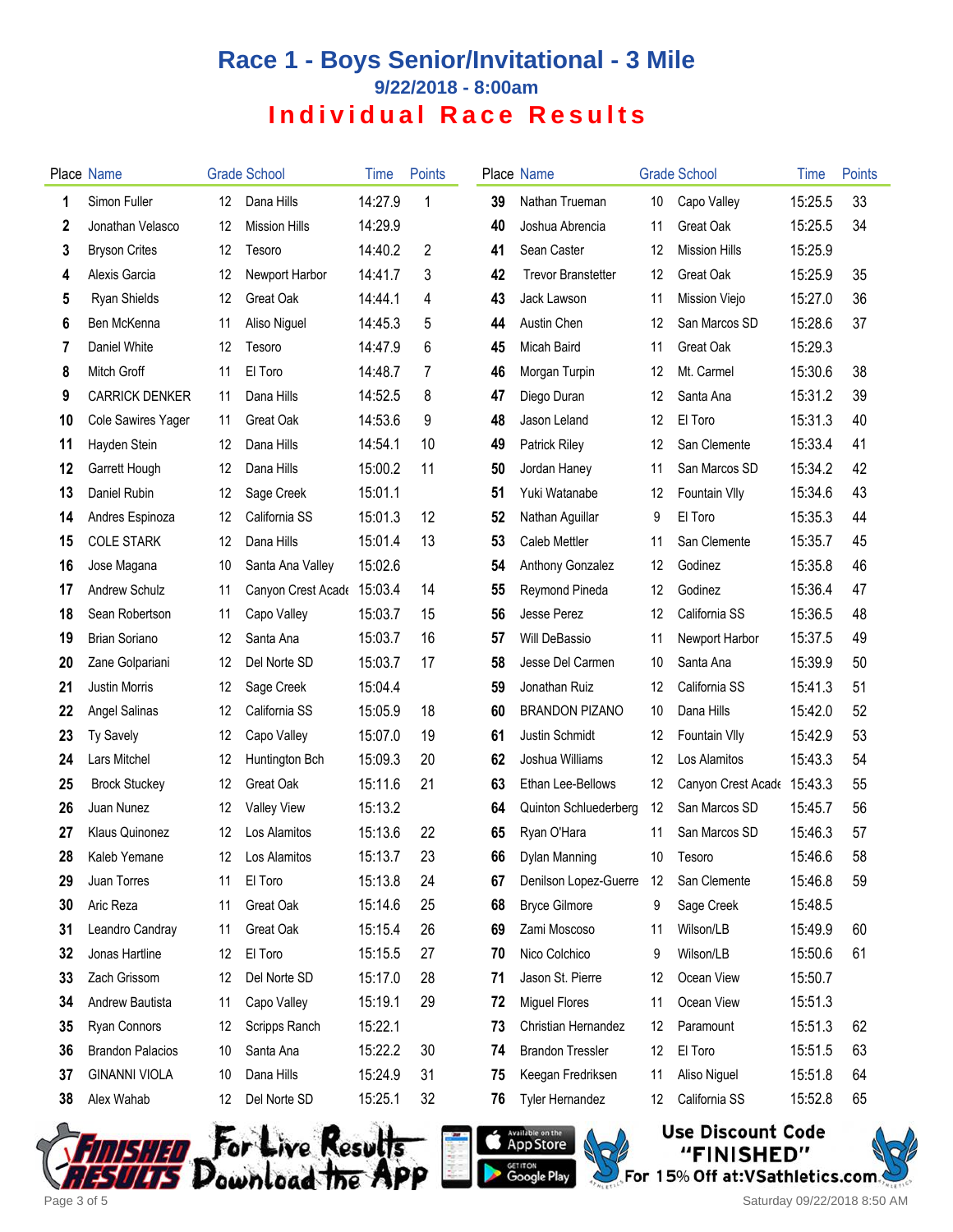# **Race 1 - Boys Senior/Invitational - 3 Mile 9/22/2018 - 8:00am Individual Race Results**

|     | Place Name             |    | <b>Grade School</b>  | <b>Time</b> | <b>Points</b> |     | Place Name              |     | <b>Grade School</b>  | Time    | Points |
|-----|------------------------|----|----------------------|-------------|---------------|-----|-------------------------|-----|----------------------|---------|--------|
| 77  | Callum Chappell        | 11 | San Marcos SD        | 15:53.9     | 66            | 115 | Sean Conklin            | 12. | Carlsbad             | 16:16.8 |        |
| 78  | <b>Ryan Beatty</b>     | 12 | Mt. Carmel           | 15:54.2     | 67            | 116 | Cory Hatchel            | 10  | Tesoro               | 16:18.9 | 97     |
| 79  | Nick Van Meter         | 12 | Los Alamitos         | 15:54.8     | 68            | 117 | Juan Avendano           | 11  | Godinez              | 16:21.8 | 98     |
| 80  | Santiago Martinez      | 12 | Paramount            | 15:55.3     | 69            | 118 | <b>Matt Savely</b>      | 12  | Capo Valley          | 16:21.8 | 99     |
| 81  | <b>Reid Gross</b>      | 11 | Canyon Crest Acade   | 15:55.9     | 70            | 119 | <b>Tyler Cunningham</b> | 12  | Mt. Carmel           | 16:22.1 | 100    |
| 82  | Caden Elsesser         | 11 | Wilson/LB            | 15:55.9     | 71            | 120 | <b>Richard Bright</b>   | 11  | San Clemente         | 16:23.9 | 101    |
| 83  | Jacob Keliikoa         | 12 | Mt. Carmel           | 15:56.2     | 72            | 121 | Ethan Brown             | 10  | Canyon Crest Acade   | 16:24.4 | 102    |
| 84  | <b>Oliver Svensson</b> | 12 | Mission Viejo        | 15:57.0     | 73            | 122 | Jacob Schwarz           | 11  | Mission Viejo        | 16:27.0 | 103    |
| 85  | Sam Neuhaus            | 12 | Aliso Niguel         | 15:57.6     | 74            | 123 | Spencer Kandel          | 12  | El Toro              | 16:30.4 | 104    |
| 86  | PAYTON KUBALSKY        | 12 | Dana Hills           | 15:59.0     |               | 124 | Luke Santagata          | 10  | Mission Viejo        | 16:30.7 | 105    |
| 87  | Michael Davey          | 12 | Newport Harbor       | 15:59.3     | 75            | 125 | Aarij Gora              | 12  | Northwood            | 16:32.0 | 106    |
| 88  | Nathan Kuhn            | 11 | San Clemente         | 16:00.8     | 76            | 126 | Luke Downing            | 12  | Newport Harbor       | 16:32.3 | 107    |
| 89  | Parker Smith           | 11 | Great Oak            | 16:01.1     |               | 127 | Jesus Nichol            | 12  | Wilson/LB            | 16:36.0 | 108    |
| 90  | <b>Thomas Mordy</b>    | 10 | Capo Valley          | 16:01.3     | 77            | 128 | Connor Johnson          | 10  | Tesoro               | 16:36.5 | 109    |
| 91  | Austin Sollom          | 11 | <b>Mission Viejo</b> | 16:02.5     | 78            | 129 | Oscar Cortez            | 12  | California SS        | 16:37.1 | 110    |
| 92  | Joel Gomez             | 10 | Canyon Crest Acade   | 16:02.6     | 79            | 130 | Javier Perez            | 12  | Godinez              | 16:37.4 | 111    |
| 93  | Zachary Anderson       | 12 | Mission Viejo        | 16:03.9     | 80            | 131 | Zachary Barry           | 12  | Northwood            | 16:39.0 | 112    |
| 94  | Grayson Boyce          | 12 | <b>Great Oak</b>     | 16:05.5     |               | 132 | <b>Tyler Winchester</b> | 12  | Northwood            | 16:39.1 | 113    |
| 95  | Oliver Kushen          | 12 | Tesoro               | 16:05.6     | 81            | 133 | <b>Manuel Sarinana</b>  | 12  | Santa Ana            | 16:42.0 | 114    |
| 96  | Adalberto De Jesus     | 9  | Godinez              | 16:05.7     | 82            | 134 | Caleb Yun               | 12  | Northwood            | 16:42.4 | 115    |
| 97  | Elijah Sech            | 12 | San Clemente         | 16:06.0     | 83            | 135 | <b>Brian Kelly</b>      | 12  | Aliso Niguel         | 16:44.4 | 116    |
| 98  | Miles Mikkelsen        | 11 | Newport Harbor       | 16:08.8     | 84            | 136 | Alan Rodriguez          | 11  | Godinez              | 16:45.1 | 117    |
| 99  | Michi Sumimoto         | 11 | Aliso Niguel         | 16:09.1     | 85            | 137 | Max Enriquez            | 12  | Canyon Crest Acade   | 16:45.8 | 118    |
| 100 | Josh Kutcher           | 12 | Dana Hills           | 16:09.3     |               | 138 | Jason Gunn              | 12  | Huntington Bch       | 16:46.5 | 119    |
| 101 | Alan Swann             | 11 | San Clemente         | 16:09.7     | 86            | 139 | <b>JESSIE LATABAN</b>   | 12  | Dana Hills           | 16:47.3 |        |
| 102 | Andrew Bustamante      | 11 | Godinez              | 16:09.8     | 87            | 140 | <b>JOSH SMITH</b>       | 12  | Dana Hills           | 16:47.6 |        |
| 103 | Cameron Porras         | 12 | Great Oak            | 16:09.9     |               | 141 | Altez Crawford          | 12  | San Clemente         | 16:47.9 |        |
| 104 | <b>Chett Clark</b>     | 10 | Newport Harbor       | 16:09.9     | 88            | 142 | Reese Beehler           | 12  | Trabuco Hills        | 16:48.4 | 120    |
| 105 | Han Abdali             | 11 | Aliso Niguel         | 16:09.9     | 89            | 143 | <b>IAN ENGDAHL</b>      | 12  | Dana Hills           | 16:48.6 |        |
| 106 | Nicholas Mockus        | 12 | Fountain Vlly        | 16:11.5     | 90            | 144 | Isaiah Ringis           | 12  | Millikan             | 16:52.8 |        |
| 107 | Mark Kim               | 12 | Northwood            | 16:12.0     | 91            | 145 | David Anderson          | 12  | Mt. Carmel           | 16:53.9 | 121    |
| 108 | Eduardo Palma          | 9  | Santa Ana            | 16:13.0     | 92            | 146 | <b>Blaise Carr</b>      | 12  | Carlsbad             | 16:54.6 |        |
| 109 | JOSEPH MOERSCH         | 10 | Dana Hills           | 16:13.6     |               | 147 | <b>Trevor McCall</b>    | 12  | <b>Trabuco Hills</b> | 16:55.6 | 122    |
| 110 | Richard McLain         | 12 | Capo Valley          | 16:14.1     | 93            | 148 | J'von Leong             | 12  | Los Alamitos         | 16:55.7 | 123    |
| 111 | ETHAN JOHNSON          | 10 | Dana Hills           | 16:14.1     |               | 149 | Logan Blake             | 11  | Fountain VIIy        | 16:56.0 | 124    |
| 112 | Jacob Shuman           | 10 | Canyon Crest Acade   | 16:14.1     | 94            | 150 | Luke Schwenker          | 12  | Mt. Carmel           | 16:58.4 | 125    |
| 113 | <b>Brady McCormick</b> | 11 | Aliso Niguel         | 16:15.8     | 95            | 151 | NOAH BATTERTON          | 12  | Dana Hills           | 17:01.3 |        |
| 114 | Dylan Idleman          | 10 | Tesoro               | 16:16.6     | 96            | 152 | Kyle Meis               | 11  | Fountain Vlly        | 17:08.0 | 126    |